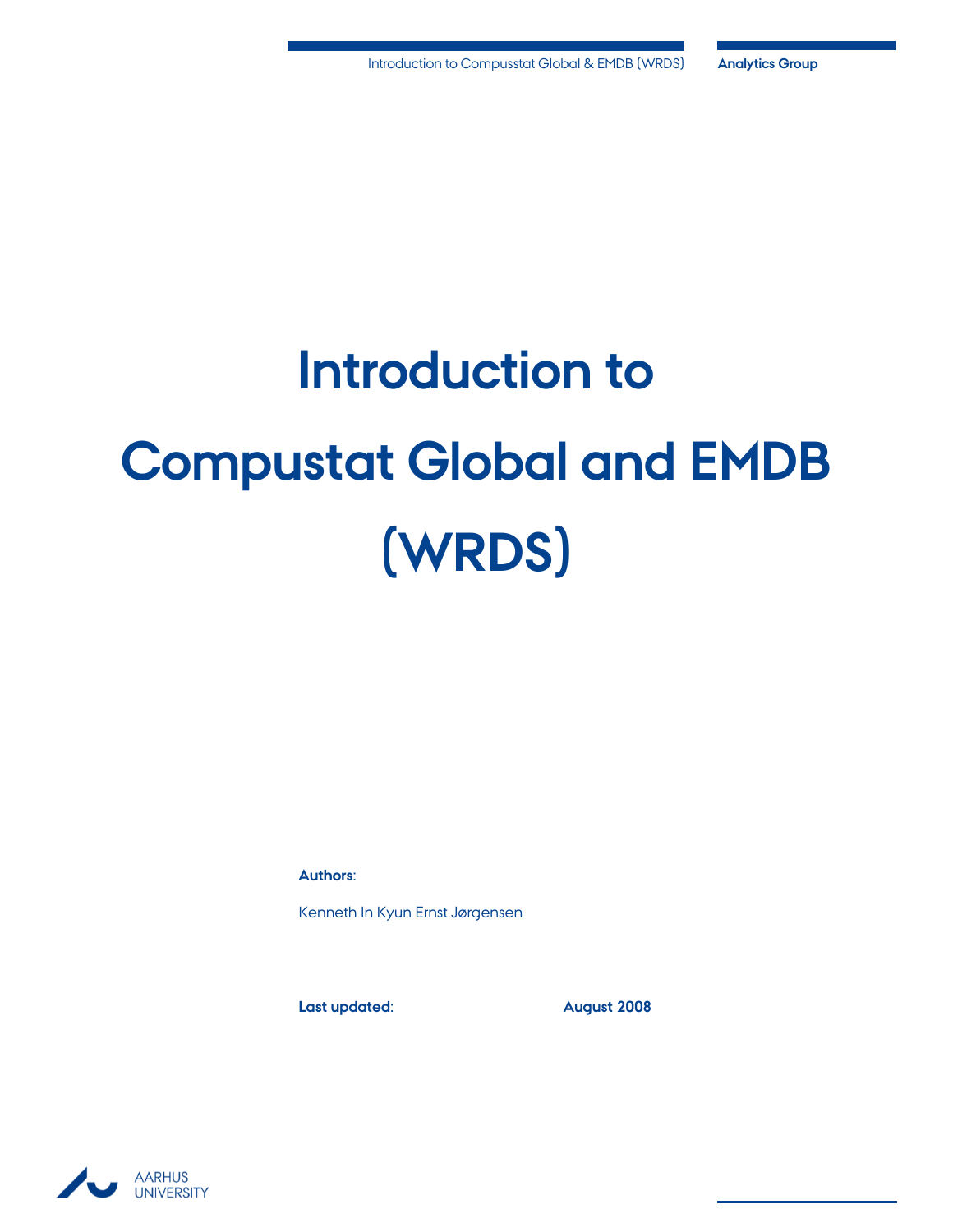## Table of contents

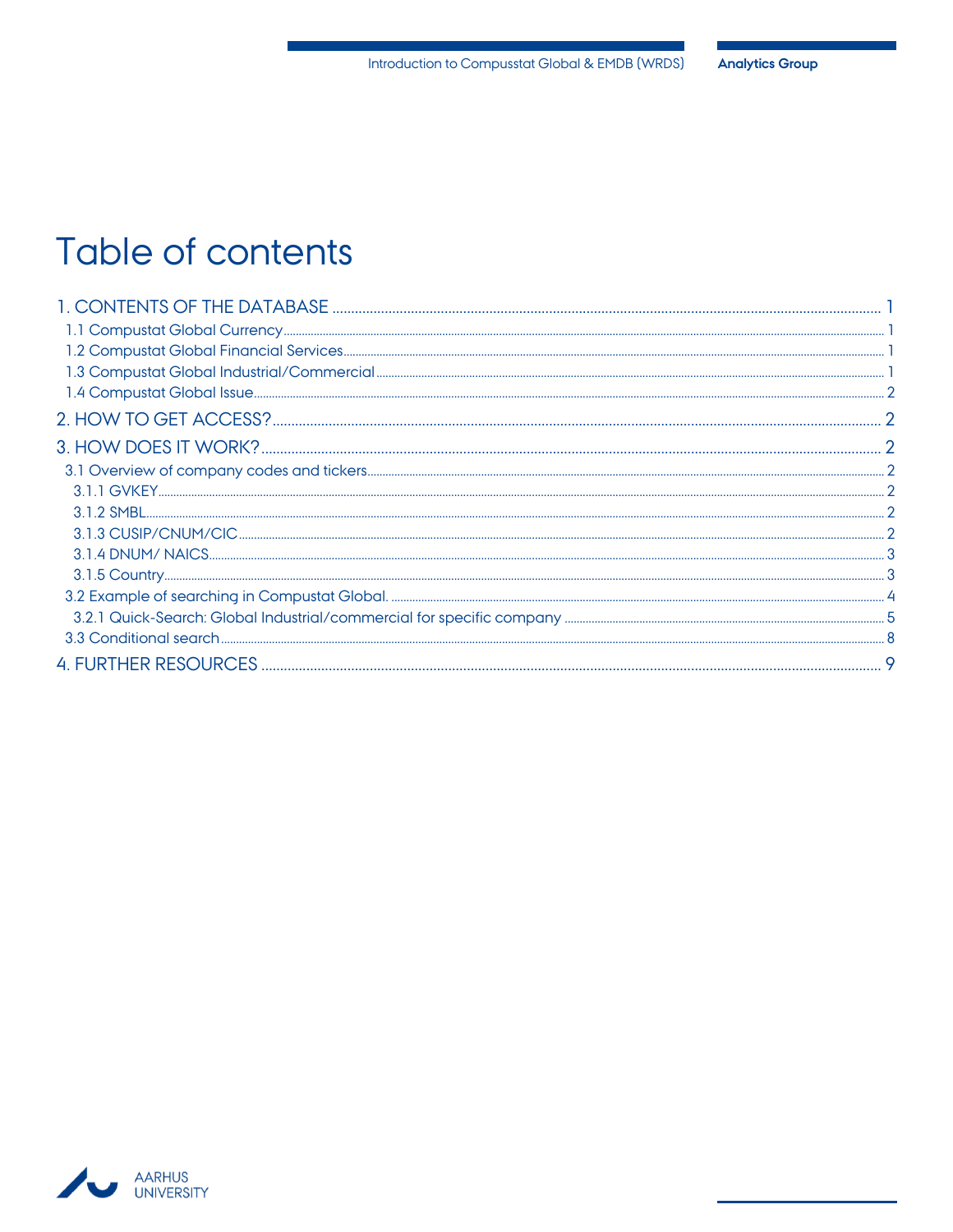## <span id="page-2-0"></span>**1. Contents of the database**

Compustat Global and Emerging Markets are two databases within WRDS. Global contains information on companies from more than 80 countries, which covers about 90 % of the world's capitalization. Historical data are available up to 12 years back. Aarhus School of Business does not have access to the Emerging Markets database. The information can be categorized within the following groups

#### **Company Financials**

- **-** Balance sheets and income statements
- Compustat Global Industrial/Commercial (World)
- Compustat Global Financial Services (World)

#### **Financial markets and prices**

- Stock prices
- Compustat Global Issue (World)
- FX Currencies
- Compustat Global Currency

The information in the database is primarily accounting related, which e.g. can be used for valuation purposes.

#### <span id="page-2-1"></span>**1.1 Compustat Global Currency**

Global Currency covers exchange rates for different cross currencies. The amount of currencies is limited compared to e.g. Datastream, which make Datastream more suited in this area.

#### <span id="page-2-2"></span>**1.2 Compustat Global Financial Services**

In accounting there is a difference between balance sheets and income statements for industrial companies and financial companies. Compustat Global Financial Services covers accounting related information from financial companies within the sectors of Banking, Insurance, and Investments etc. Compared to e.g. Compustat North America Banks the section of Global Financial Services is more general and experience a lesser degree of detail. Furthermore the frequency is only annual for Global Financial Services.

#### <span id="page-2-3"></span>**1.3 Compustat Global Industrial/Commercial**

Global Industrial/Commercial offers a broad access to accounting related financials. The Database is more general than Compustat North America, where North America has a higher degree of detail for the specific data items. Furhtermore is the frequency only annual for Global Financial Services, compared to Annually and Quarterly for North America. Compared to e.g. Datastream the Global Industrial/Commercial still experience a higher degree of detail. An example is items like Exchange Rate Effect and more detailed items for Inventories/Stocks.

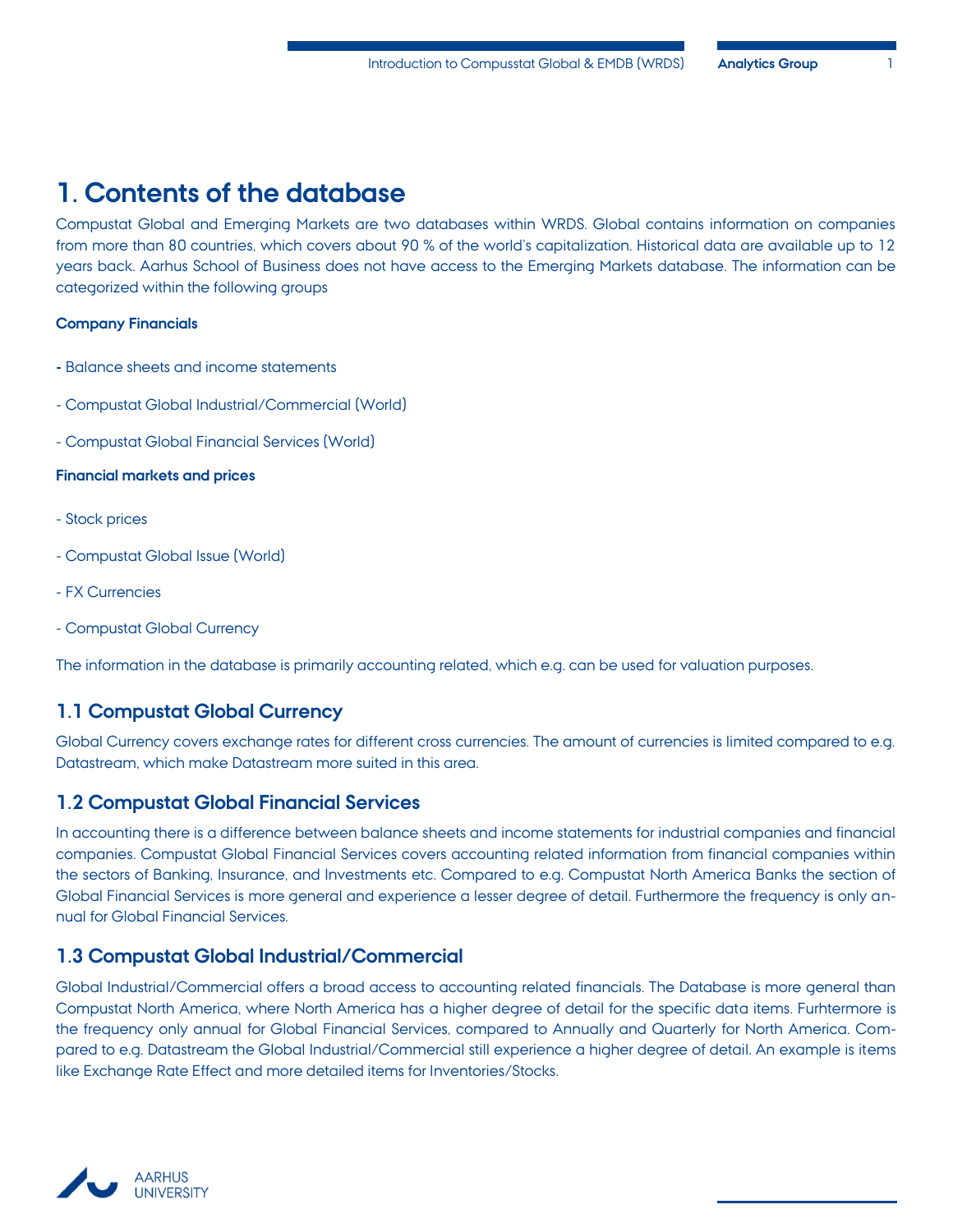#### <span id="page-3-0"></span>**1.4 Compustat Global Issue**

Global Issue offers security prices, dividends, Earnings per share, adjustment factors etc. It is less comprehensive compared to CRSP and Compustat North America Securities.

## <span id="page-3-1"></span>**2. How to get access?**

Access to Compustat North America is part of the Wharton Research Databases Services and is available through the computers at ASB. WRDS is a database portal, which is accessible through [http://lib.asb.dk/linkdb/.](http://lib.asb.dk/linkdb/) Besides Compustat North America the portal offers access to Compustat Global and EMDB, CRSP and NYSE TAQ.

## <span id="page-3-2"></span>**3. How does it work?**

The following example will illustrate a search on company financials for Novo Nordisk, which is listed in Europe, and thereby available in the database. The primary searching is quite alike in WRDS in general, and the search will thereby act as an example for further searches.

#### <span id="page-3-3"></span>**3.1 Overview of company codes and tickers**

Searching in WRDS is available based on different ticker symbols and codes. The following sections will outline the difference and advantages of the different codes and tickers.

#### <span id="page-3-4"></span>**3.1.1 GVKEY**

Compustat has defined a proprietary identifier, the GVKEY, for each company in the database. The GVKEY can be used to track a company over time, while the company name, CUSIP, or ticker may change over time.

#### <span id="page-3-5"></span>**3.1.2 SMBL**

SMBL can usually, but not always, be identified with the ticker symbol of the company's publicly traded common stock. However, the same ticker can be assigned to different companies on different exchanges and company tickers can change over time. For example, the ticker "C" has been used by both Chrysler and Citigroup. Consequently, the ticker symbol is often an unreliable way to identify companies over time and in different databases.

#### <span id="page-3-6"></span>**3.1.3 CUSIP/CNUM/CIC**

CUSIP is a nine-character alphanumeric identifier assigned to individual financial assets by an independent agency. As a rule, the first six characters of the CUSIP can be identified with a company; the next two characters (the seventh and

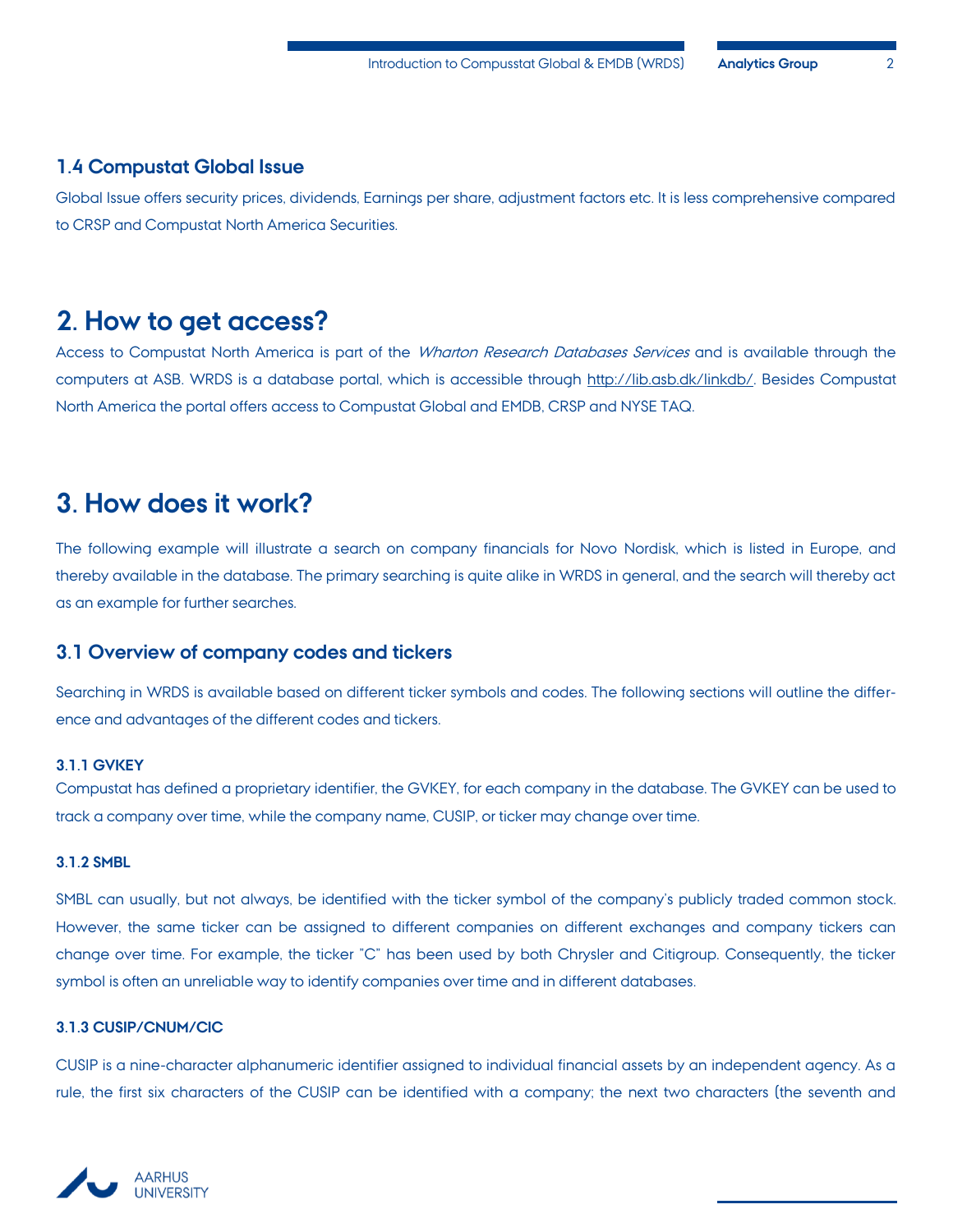eighth) identify a particular asset (e.g., a class of stock or a bond issue) issued by the company; and the ninth digit is a "check digit" to improve the accuracy of electronic transmission of CUSIPs.

Within Compustat, the first six characters of the CUSIP are referred to as the CNUM (CUSIP issuer code), and the last three characters of the CUSIP are called the CIC (CUSIP issue code). Throughout much of the history of Compustat data files, the CNUM was used as a company identifier, but it has recently been supplanted in this function by the GVKEY. In any event, the Compustat files do not track a company's CUSIP history. Rather, only the most recent CUSIP or CNUM is included.

#### <span id="page-4-0"></span>**3.1.4 DNUM/ NAICS**

Until recently, Compustat used its DNUM variable to indicate a company's main line of business. This code was generally based on the SIC (Standard Industrial Classification) code created by the U.S. Census Bureau. The Census Bureau is replacing SIC codes with NAICS (North American Industry Classification System) codes. Further, Standard & Poor's and Morgan Stanley have developed GICS (Global Industry Classification System) codes.

A company's industrial classification can change from time to time, but the DNUM in Compustat data files generally reflects only the current classification, not the history of a company's industry affiliations.

#### <span id="page-4-1"></span>**3.1.5 Country**

This descriptor indentifies the country in which the company is incorporated or legally registered. The 3-character alpha codes are established by the International Standards Organization (ISO). Each company has a country of incorporation code.

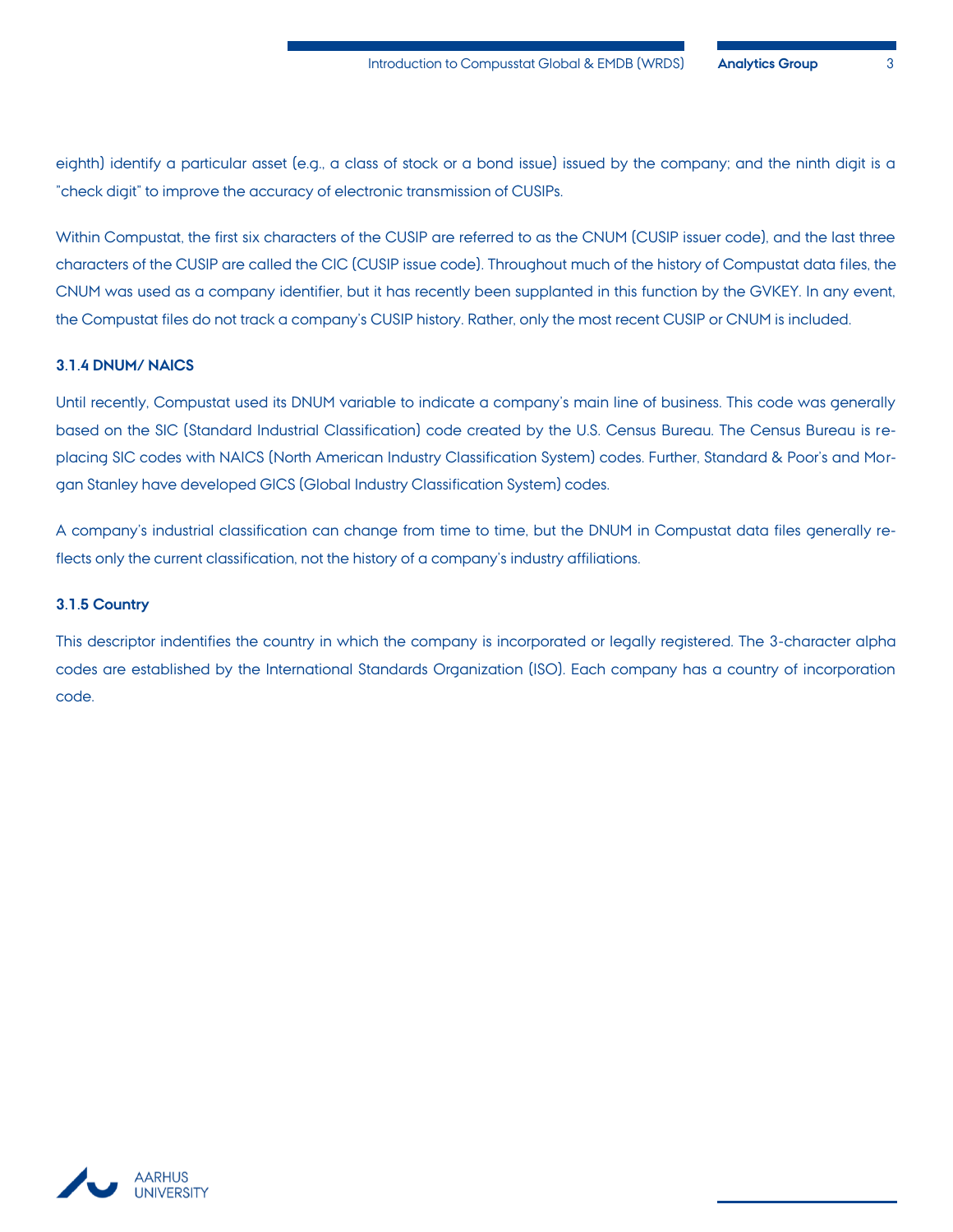### <span id="page-5-0"></span>**3.2 Example of searching in Compustat Global.**

The startup in WRDS gives you the following options

|                                     | tools<br>home<br>my.wrds<br>support<br>datasets<br>Select a dataset<br>$\checkmark$                                                                                                                                                                                                                                                                                                                                                                                                                                                                                                                                 | forums<br>about<br>news<br><b>UNIVERSITY of PENNSYLVANIA</b>                                                                                                                                                   |
|-------------------------------------|---------------------------------------------------------------------------------------------------------------------------------------------------------------------------------------------------------------------------------------------------------------------------------------------------------------------------------------------------------------------------------------------------------------------------------------------------------------------------------------------------------------------------------------------------------------------------------------------------------------------|----------------------------------------------------------------------------------------------------------------------------------------------------------------------------------------------------------------|
|                                     | <b>Wharton Research Data Services</b><br>//The Path to Business Intelligence >                                                                                                                                                                                                                                                                                                                                                                                                                                                                                                                                      | logout now!                                                                                                                                                                                                    |
| Home<br>my.WRDS<br>Tools<br>Support | WRDS taps the most comprehensive sources of financial, accounting, economic, management, marketing, banking, and insurance data. (More<br>about WRDS)                                                                                                                                                                                                                                                                                                                                                                                                                                                               | <b>New Compustat Update</b><br><b>Schedule</b>                                                                                                                                                                 |
| Forums<br>News<br>About             | WRDS Scheduled Downtime - Saturday, June 21.<br>The WRDS server will be undergoing maintenance from 10am - 6pm (EDT) on Saturday, June 21.                                                                                                                                                                                                                                                                                                                                                                                                                                                                          | <b>CENTRIS Data</b>                                                                                                                                                                                            |
| Other Links                         | The WRDS web site will be un available between 10:00-10:15 AM and 5:45-6:00PM (EDT). Interactive (UNIX) logins and PC SAS sessions<br>will be unavailable during the entire maintenance window.<br>We apologize for any inconvenience.                                                                                                                                                                                                                                                                                                                                                                              | <b>Trial Dataset:</b><br><b>IPOs from GSIOnline</b>                                                                                                                                                            |
|                                     |                                                                                                                                                                                                                                                                                                                                                                                                                                                                                                                                                                                                                     | <b>Need Support?</b>                                                                                                                                                                                           |
|                                     | REQUESTING YOUR FEEDBACK: Please consider answering our new, brief (only 5 questions) WRDS Customer Survey.<br>Your feedback is vital in helping us make WRDS more valuable for you. Please click here to take our survey, which will<br>open in a new window. Thank you!<br><b>Dataset List by Vendor</b><br>Dataset List by Concept<br>University of Aarhus subscribes to datasets from the following providers (for details on datasets and permissions within each group, see My<br>Permissions in my.WRDS):<br>• COMPUSTAT Global & EMDB<br>• COMPUSTAT North America<br>$\bullet$ CRSP<br>• CUSIP Master File | <b>Forums@WRDS</b><br><b>Latest Topics</b><br>delete a list of firms from<br>data<br>ftse250<br>SAS/CONNECT sharing file<br>attributes<br>how to output regression<br>residual by firm<br><b>Search Forums</b> |
|                                     | • NYSE TAO                                                                                                                                                                                                                                                                                                                                                                                                                                                                                                                                                                                                          | go<br>ibes<br>About FORUMS@WRDS                                                                                                                                                                                |

By clicking on Compustat Global and EMDB the following screen appears, where the data options are located in the lefthand side.



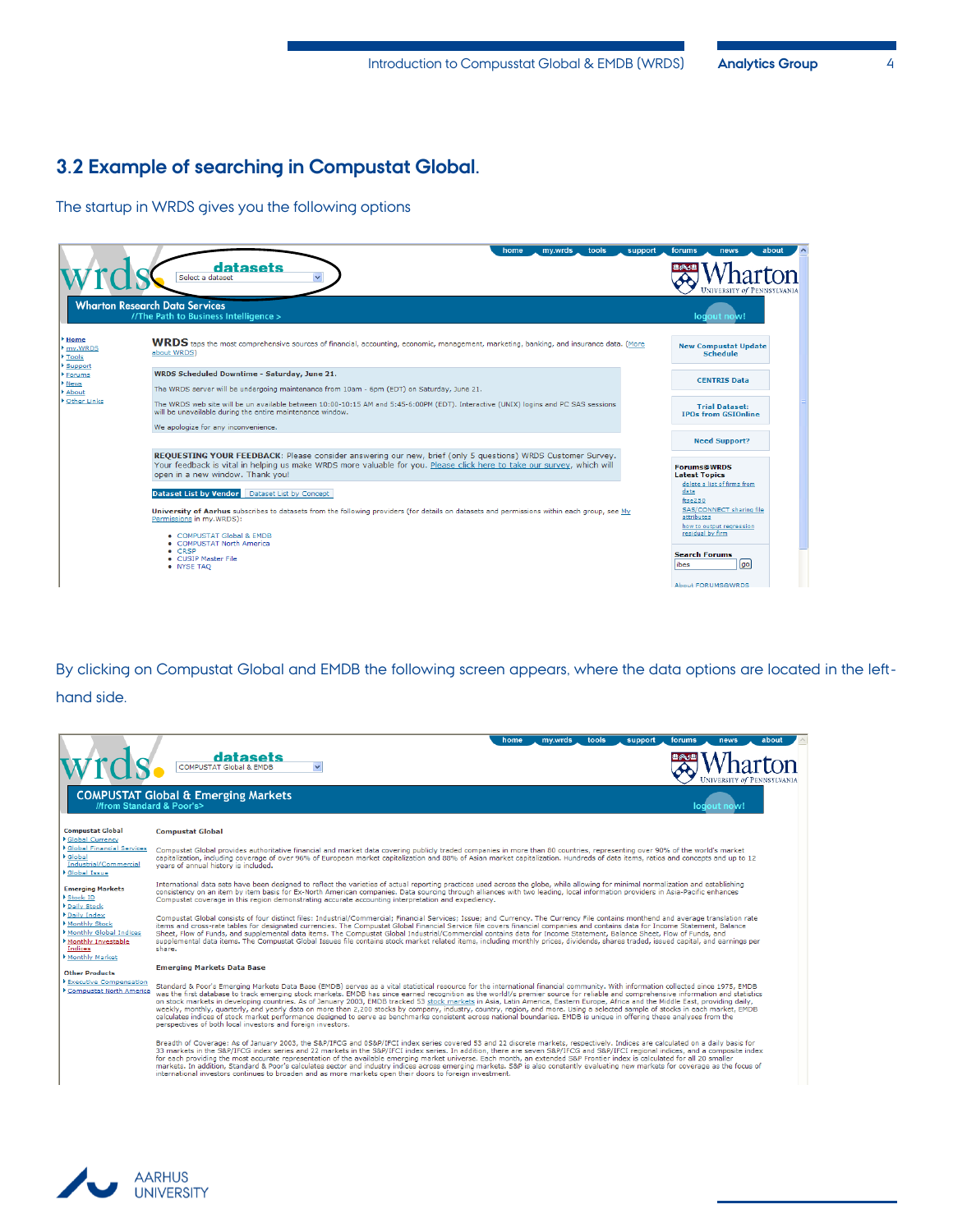#### <span id="page-6-0"></span>**3.2.1 Quick-Search: Global Industrial/commercial for specific company**

In our search we want information on the development in Long-Term debt for Novo Nordisk. By clicking on Global Industrial/Commercial in the left-hand side the following menu appears.

|                                                                       | <b>COMPUSTAT Global &amp; EMDB</b>             | datasets<br>$\checkmark$                                                     |                |  |                                 |
|-----------------------------------------------------------------------|------------------------------------------------|------------------------------------------------------------------------------|----------------|--|---------------------------------|
| //from Standard & Poor's>                                             | <b>COMPUSTAT Global &amp; Emerging Markets</b> |                                                                              |                |  |                                 |
| <b>Compustat Global</b><br><b>Global Currency</b>                     | <b>Compustat Global Industrial/Commercial</b>  |                                                                              |                |  |                                 |
| <b>Global Financial Services</b><br>Global                            |                                                | Data Query   Documentation   Data Manuals   Retrieve from myWRDS Queries     |                |  |                                 |
| Industrial/Commercial<br>Global Issue                                 | <b>Step One: Date Range</b>                    |                                                                              |                |  | Specify the data range in years |
| <b>Emerging Markets</b><br>Stock ID                                   | Beginning 1989 $\vee$ Ending 2007 $\vee$       |                                                                              |                |  |                                 |
| Daily Stock<br>Daily Index<br>Monthly Stock<br>Monthly Global Indices | <b>Step Two: Search</b>                        |                                                                              |                |  |                                 |
| Monthly Investable<br>Indices                                         | Search By GVKEY                                | $\checkmark$                                                                 |                |  |                                 |
| Monthly Market<br><b>Other Products</b>                               | LOf 3 Methods<br>Choose,                       |                                                                              |                |  |                                 |
| Executive Compensation<br>Compustat North America                     | <b>Company Codes</b><br>$\odot$<br>8020        | Code Lookup                                                                  |                |  |                                 |
|                                                                       | ◯ 2. File Containing Company Codes             |                                                                              |                |  | Search for Novo Nordisk         |
|                                                                       | 3. Entire Database                             | Browse<br>COMPUSTAT global data contains both active and inactive companies. |                |  |                                 |
|                                                                       |                                                |                                                                              |                |  |                                 |
| Matches found: 1                                                      |                                                |                                                                              |                |  |                                 |
| <b>GVKEY DNUM CNUM SMBL CONAME</b>                                    |                                                |                                                                              | <b>COUNTRY</b> |  |                                 |
| 2834<br>8020                                                          |                                                | <b>NOVO</b><br><b>NORDISK A/S</b>                                            | <b>DNK</b>     |  |                                 |

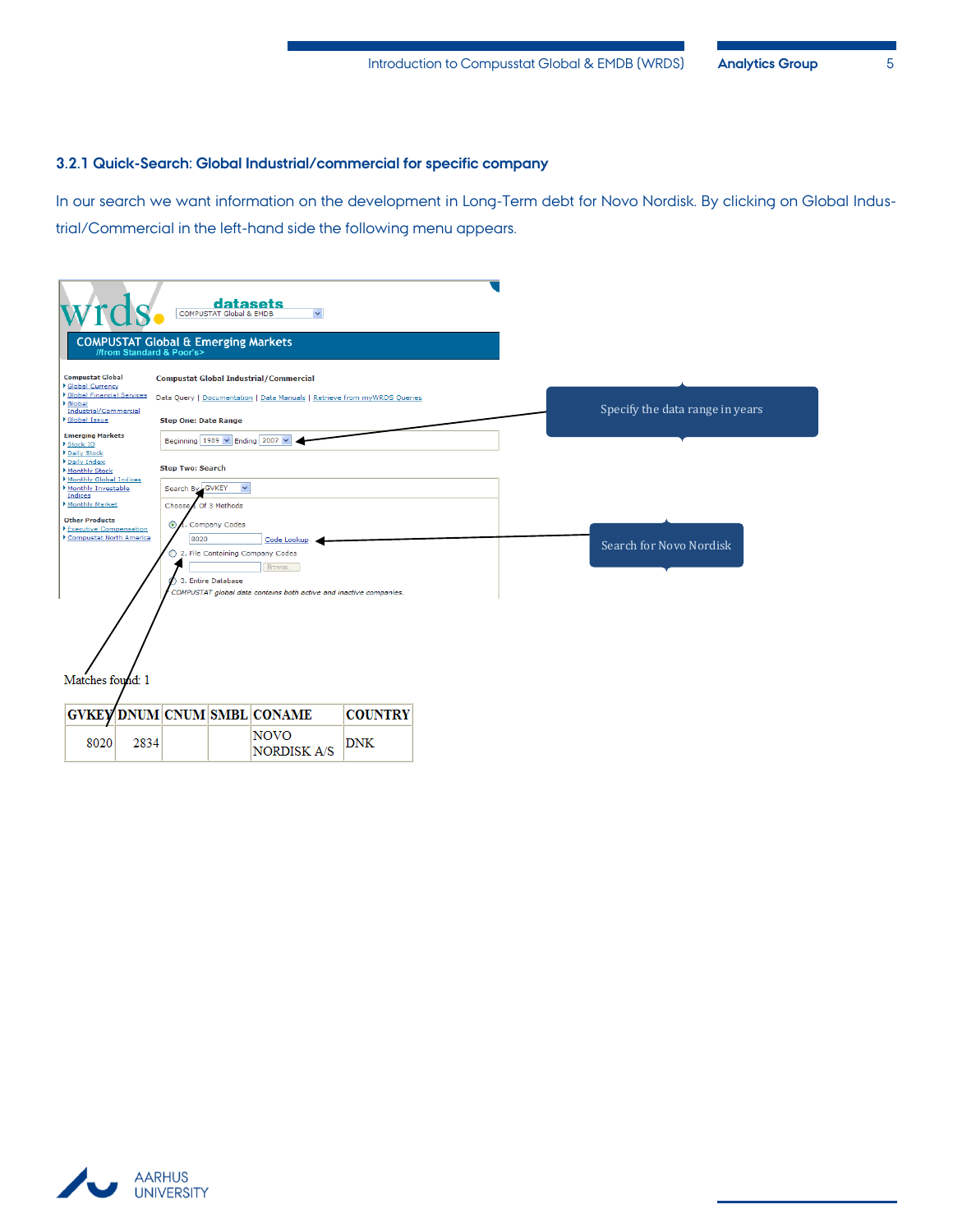The first part of our search specification is now completed. In the next step we need to specify, which parts of the indices we want to extract. In this example we want the specific development in long-term debt for Novo Nordisk.



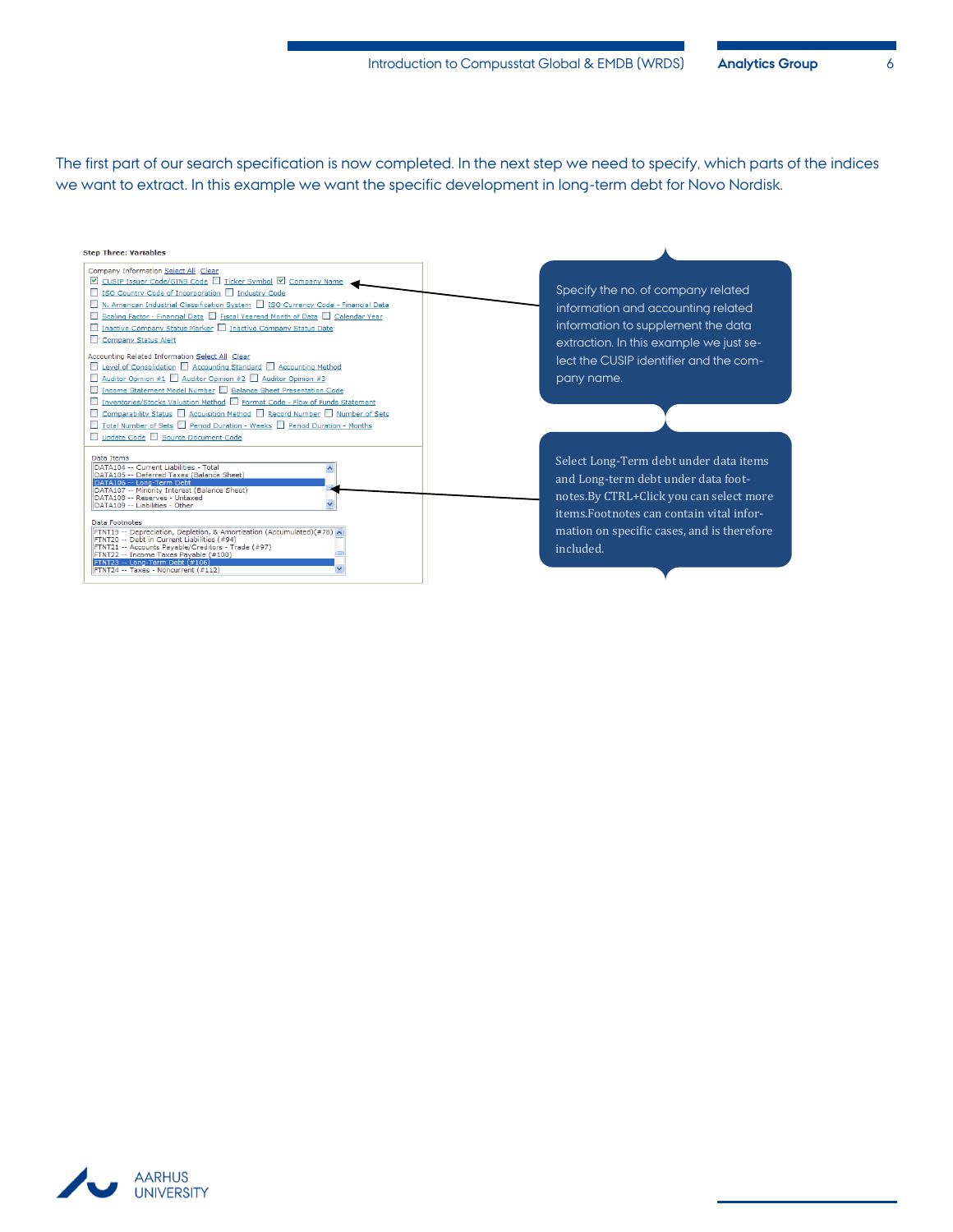#### In the next we need to specify the export process.

#### **Step Four: Output**

| $\ddotmark$<br>SAS Windows 32 dataset (*.sas7bdat)<br>fixed-width text (*.txt)<br>comma-delimited text (*.csv)<br>tab-delimited text (*.txt)<br>dBase file (*.dbf)<br>SAS Windows 32 dataset (*.sas7bdat)<br>SAS Solaris 64 dataset (*.sas7bdat)<br>SAS transport file (*.trp) (PROC CPORT)<br>SAS transport file (*.xpt) (PROC COPY)<br>HTML table (*.htm)<br>STATA file (*.dta)<br>SPSS file (*.sav)<br>set | <b>Output Format</b> |  |
|---------------------------------------------------------------------------------------------------------------------------------------------------------------------------------------------------------------------------------------------------------------------------------------------------------------------------------------------------------------------------------------------------------------|----------------------|--|
|                                                                                                                                                                                                                                                                                                                                                                                                               |                      |  |
|                                                                                                                                                                                                                                                                                                                                                                                                               |                      |  |
|                                                                                                                                                                                                                                                                                                                                                                                                               |                      |  |
|                                                                                                                                                                                                                                                                                                                                                                                                               |                      |  |
|                                                                                                                                                                                                                                                                                                                                                                                                               |                      |  |
|                                                                                                                                                                                                                                                                                                                                                                                                               |                      |  |
|                                                                                                                                                                                                                                                                                                                                                                                                               |                      |  |
|                                                                                                                                                                                                                                                                                                                                                                                                               |                      |  |
|                                                                                                                                                                                                                                                                                                                                                                                                               |                      |  |
|                                                                                                                                                                                                                                                                                                                                                                                                               |                      |  |
|                                                                                                                                                                                                                                                                                                                                                                                                               |                      |  |

How 'Save Query' works -- Using myWRDS Queries

Under output format it is possible to specify, which data format to export to. In our example we will export to a SAS dataset. WRDS offers numerous output formats into the most popular statistical packages and text files.

#### By clicking submit request the following window appears.

#### **Data Request Summary**

| Data Request ID                                | 200906157                 |
|------------------------------------------------|---------------------------|
| Libraries/Data Sets                            | comp/qvic /               |
| Frequency/Date Range                           | ann / 1989 - 2007         |
| Search Variable                                | <b>GVKEY</b>              |
| <b>Input Codes</b><br>$1$ item(s)              | 8020                      |
| Conditional Statements                         | In/a                      |
| Output format/Compression                      | $s$ as32 /                |
| Variables Selected                             | CNUM CONAME DATA106 FINT2 |
| <b>Extra Variables and Parameters Selected</b> |                           |

Your output is complete. Click on the link below to open the output file.

g200906157.sas7bdat (16 KB, 19 observations 6 variables)

Download instructions<br>Netscape users... Shift-click<br>Internet Explorer users... Right-click and select "Save Target As..."

Right-click on the link, and choose save as. The SAS dataset can now be imported into the SAS System.

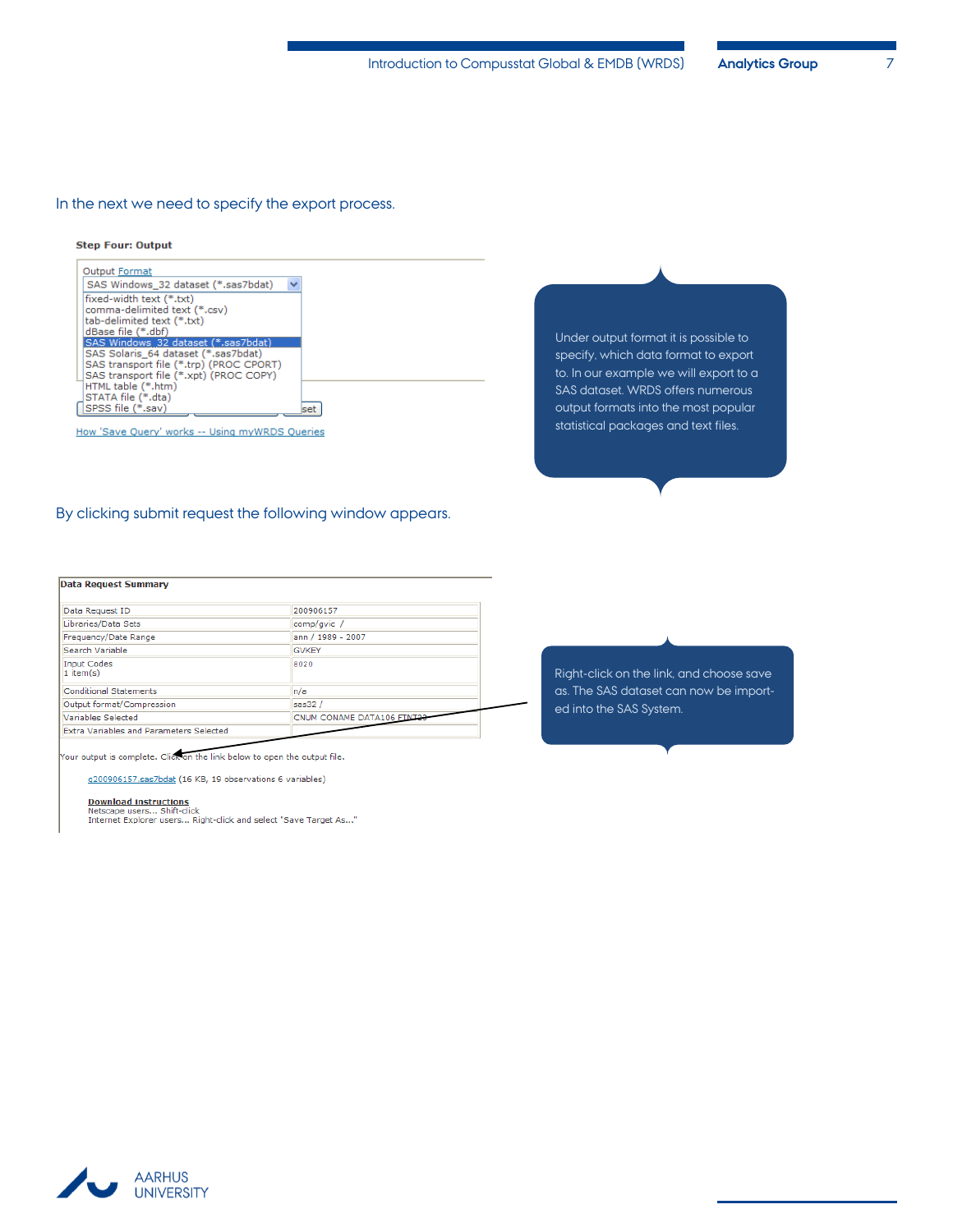### <span id="page-9-0"></span>**3.3 Conditional search**

Another option is to specify conditional search through the entire database. If we were interested in locating companies with long-term debt above 10,000 (mill.), we could enter the following search conditions.

| <b>Step Two: Search</b>                                              |
|----------------------------------------------------------------------|
| Search By GVKEY<br>$\checkmark$                                      |
| Choose 1 Of 3 Methods                                                |
| 1. Company Codes                                                     |
| Code Lookup                                                          |
| 2. File Containing Company Codes                                     |
| Browse                                                               |
| 3. Entire Database                                                   |
| * COMPUSTAT global data contains both active and inactive companies. |
| Conditional Statements (Optional)                                    |
| <b>DATA106</b><br>$\checkmark$                                       |
| 10000<br>×.<br>$\checkmark$                                          |
| ⊙ AND ○ OR                                                           |
| --- Select a Variable --- V                                          |
| ×                                                                    |

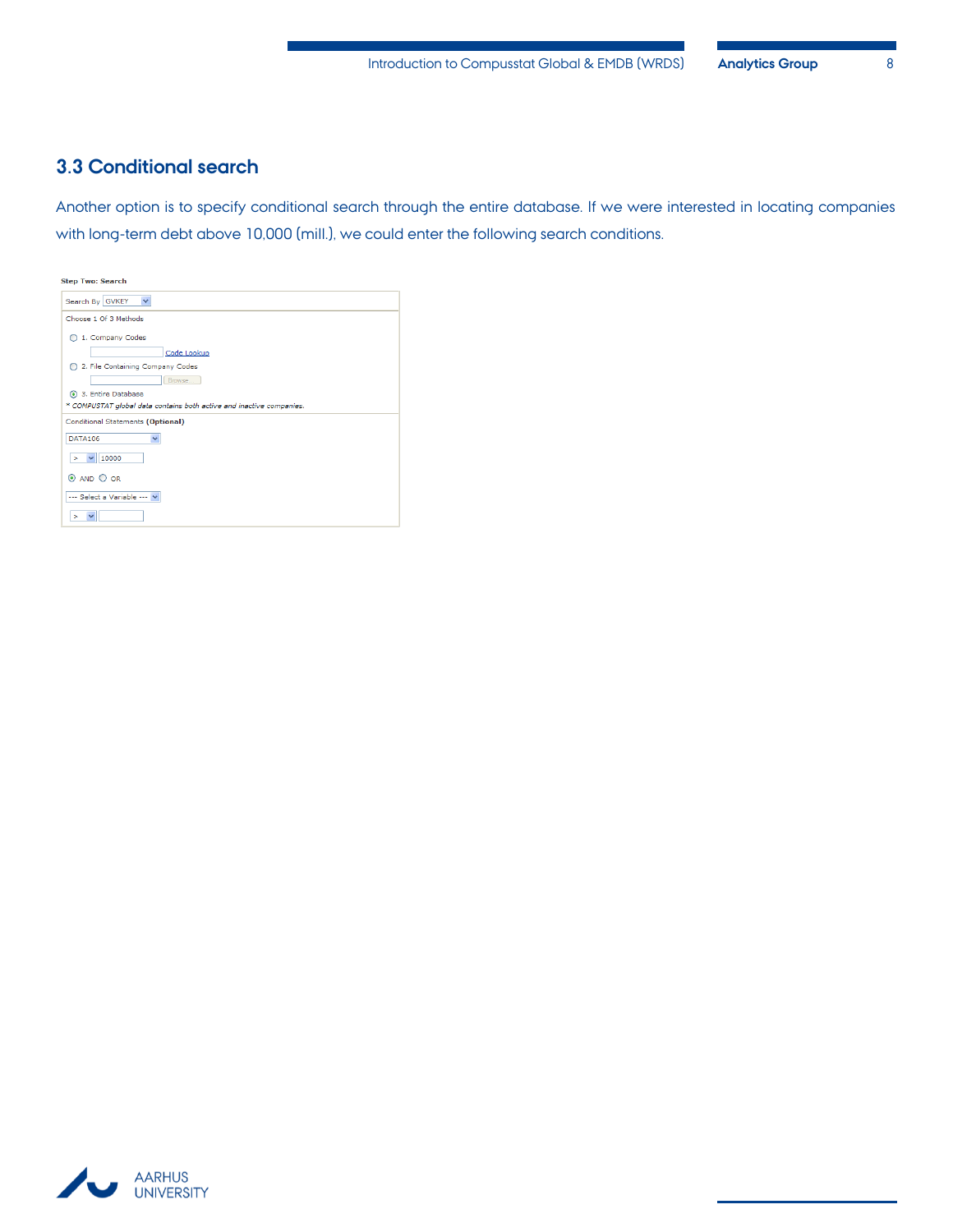## <span id="page-10-0"></span>**4. Further resources**

WRDS offers various manuals online that readily explains the different data types and how to export the data. Usually the manuals are available at the top of each category.



The following manuals are available online for Compustat Global by clicking on Data Manuals.